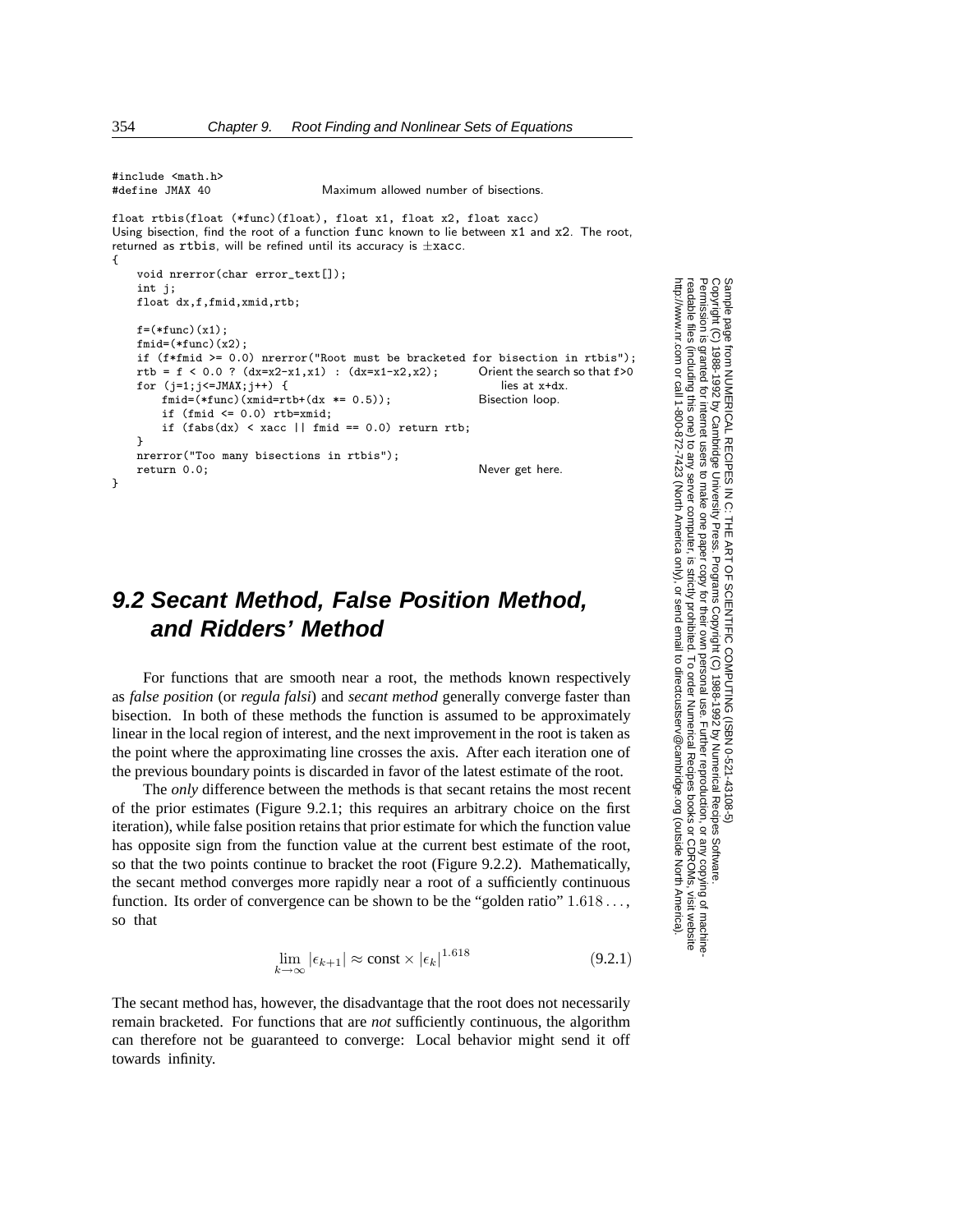

Figure 9.2.1. Secant method. Extrapolation or interpolation lines (dashed) are drawn through the two most recently evaluated points, whether or not they bracket the function. The points are numbered in the order that they are used.



Permission is granted for internet users to make one paper copy for their own personal use. Further reproduction, or any copyin Copyright (C) 1988-1992 by Cambridge University Press.Programs Copyright (C) 1988-1992 by Numerical Recipes Software. Sample page from NUMERICAL RECIPES IN C: THE ART OF SCIENTIFIC COMPUTING (ISBN 0-521-43108-5) g of machinereadable files (including this one) to any servercomputer, is strictly prohibited. To order Numerical Recipes booksor CDROMs, visit website http://www.nr.com or call 1-800-872-7423 (North America only),or send email to directcustserv@cambridge.org (outside North America).

Figure 9.2.2. False position method. Interpolation lines (dashed) are drawn through the most recent points *that bracket the root*. In this example, point 1 thus remains "active" for many steps. False position converges less rapidly than the secant method, but it is more certain.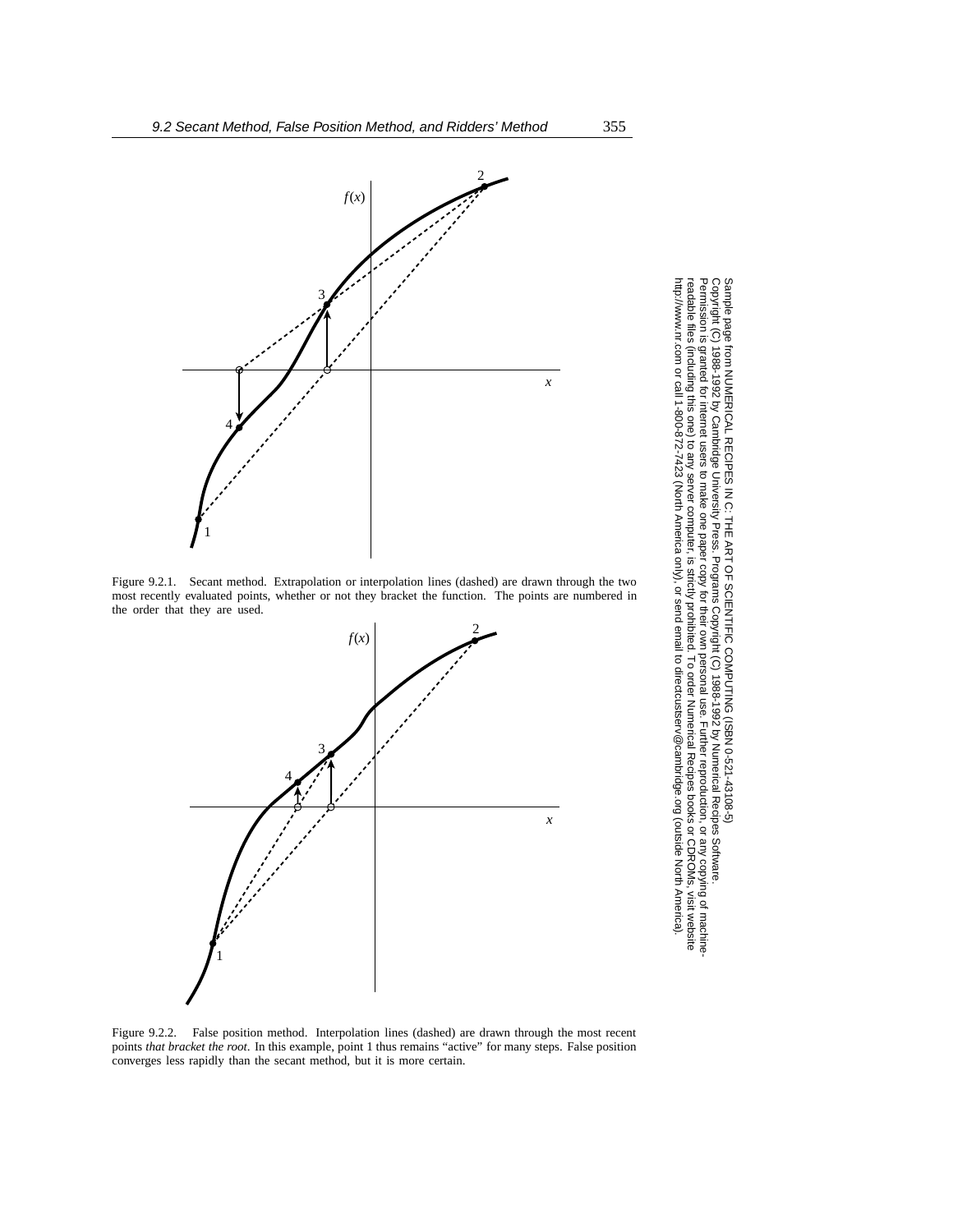

Figure 9.2.3. Example where both the secant and false position methods will take many iterations to arrive at the true root. This function would be difficult for many other root-finding methods.

False position, since it sometimes keeps an older rather than newer function evaluation, has a lower order of convergence. Since the newer function value will *sometimes* be kept, the method is often superlinear, but estimation of its exact order is not so easy.

Here are sample implementations of these two related methods. While these methods are standard textbook fare, *Ridders' method*, described below, or *Brent's method*, in the next section, are almost always better choices. Figure 9.2.3 shows the behavior of secant and false-position methods in a difficult situation.

```
#include <math.h>
```
xh=x1; swap=fl; Set to the maximum allowed number of iterations.

```
float rtflsp(float (*func)(float), float x1, float x2, float xacc)
Using the false position method, find the root of a function func known to lie between x1 and
x2. The root, returned as rtflsp, is refined until its accuracy is ±xacc.
{
     void nrerror(char error_text[]);
     int j;
    float fl,fh,xl,xh,swap,dx,del,f,rtf;
    f1=(*func)(x1);<br>fh=(*func)(x2);Be sure the interval brackets a root.
    if (f1*fh > 0.0) nrerror("Root must be bracketed in rtflsp");<br>if (f1 < 0.0) { ldentify the limits so that x1 corres
                                             Identify the limits so that x1 corresponds to the low side.
         x1=x1;
         xh=x2;
     } else {
         x1=x2:
```
Copyright (C) 1988-1992 by Cambridge University Press.Sample page from NUMERICAL RECIPES IN C: THE ART OF SCIENTIFIC COMPUTING (ISBN 0-521-43108-5) http://www.nr.com or call 1-800-872-7423 (North America only),readable files (including this one) to any serverPermission is granted for internet users to make one paper copy for their own personal use. Further reproduction, or any copyin http://www.nr.com or call 1-800-872-7423 (North America only), or send email to directcustserv@cambridge.org (outside North America). eadable files Permission is -rhenycot ped ardue  $\widehat{\Omega}$ computer, is strictly prohibited. To order Numerical Recipes booksPrograms Copyright (C) 1988-1992 by Numerical Recipes Software. or send email to directcustserv@cambridge.org (outside North America). or CDROMs, visit website g of machine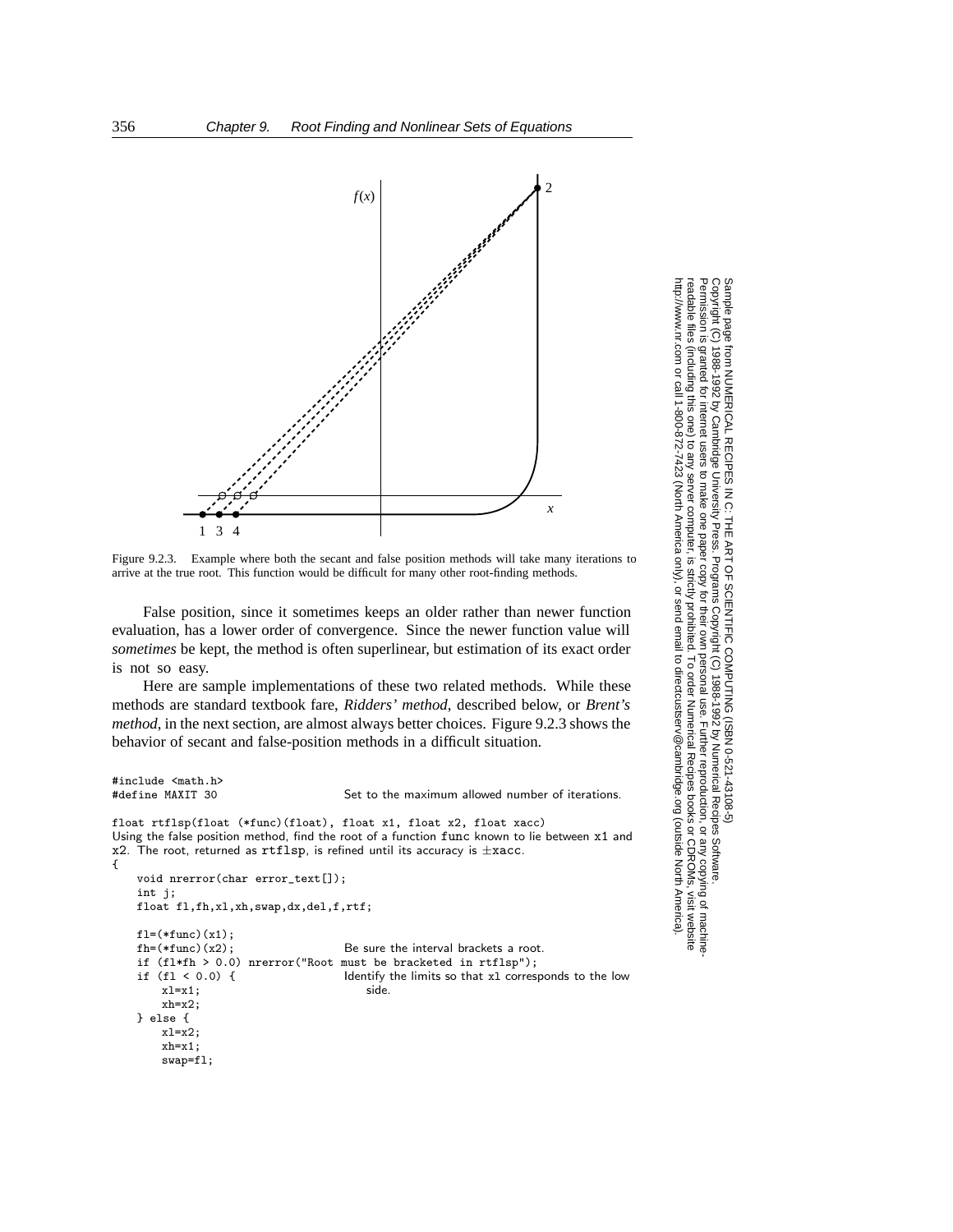fl=fh; fh=swap;

 $f=(*func)(rtf);$ <br>if  $(f < 0.0)$  {

dx=xh-xl;

}

```
Permission is granted for internet users to make one paper copy for their own personal use. Further reproduction, or any copyin
                                                                                                                                                                                                                                                                                                                                                                                                                                                                                                                                         Copyright (C) 1988-1992 by Cambridge University Press.Programs Copyright (C) 1988-1992 by Numerical Recipes Software. 
                                                                                                                                                                                                                                                                                                                                                                                                                                                                                                                              g of machine-
                                                                                                                                                                                                                                                                                                                                                                                                                                                                                                                   readable files (including this one) to any servercomputer, is strictly prohibited. To order Numerical Recipes booksor CDROMs, visit website
                                                                                                                                                                                                                                                                                                                                                                                                                                                                                                        http://www.nr.com or call 1-800-872-7423 (North America only),or send email to directcustserv@cambridge.org (outside North America).
for (j=1;j\leq MAXIT;j++) {<br>false position loop.<br>rtf=x1+dx*f1/(f1-fh); lncrement with resp
                                                                                                                                                                                           Increment with respect to latest value.
                                                                                                                                                                                            Replace appropriate limit.
```
Sample page from NUMERICAL RECIPES IN C: THE ART OF SCIENTIFIC COMPUTING (ISBN 0-521-43108-5)

```
del=xl-rtf;
            xl=rtf;
            fl=f;
        } else {
            del=xh-rtf;
            xh=rtf;
            fh=f;
        }
        dx= xh-x1:
        if (fabs(de1) < xacc || f == 0.0) return rtf; Convergence.
    }
    nrerror("Maximum number of iterations exceeded in rtflsp");
    return 0.0; Never get here.
}
#include <math.h>
                                        Maximum allowed number of iterations.
float rtsec(float (*func)(float), float x1, float x2, float xacc)
Using the secant method, find the root of a function func thought to lie between x1 and x2.
The root, returned as rtsec, is refined until its accuracy is ±xacc.
{
    void nrerror(char error_text[]);
    int j;
    float fl,f,dx,swap,xl,rts;
    f1=(*func)(x1);f=(*func)(x2);<br>if (fabs(fl) < fabs(f)) {
        (fabs(f1) < fabs(f)) { Pick the bound with the smaller function value as rts=x1; the most recent guess.
                                            the most recent guess.
        x1=x2;
        swap=fl;
        f1=f:
        f=swap;
    } else {
        x1=x1:
        rts=x2;
    }
    for (j=1;j\leq MAXIT;j++) { Secant loop.<br>dx=(x1-rts)*f/(f-f1); Increment w
                                        Increment with respect to latest value.
        xl=rts;
        fl=f;
        rts += dx;f=(\ast func)(rts) ;
        if (fabs(dx) < xacc || f == 0.0) return rts; Convergence.
    }
    nrerror("Maximum number of iterations exceeded in rtsec");<br>return 0.0;<br>Never get here.
                                       Never get here.
```
}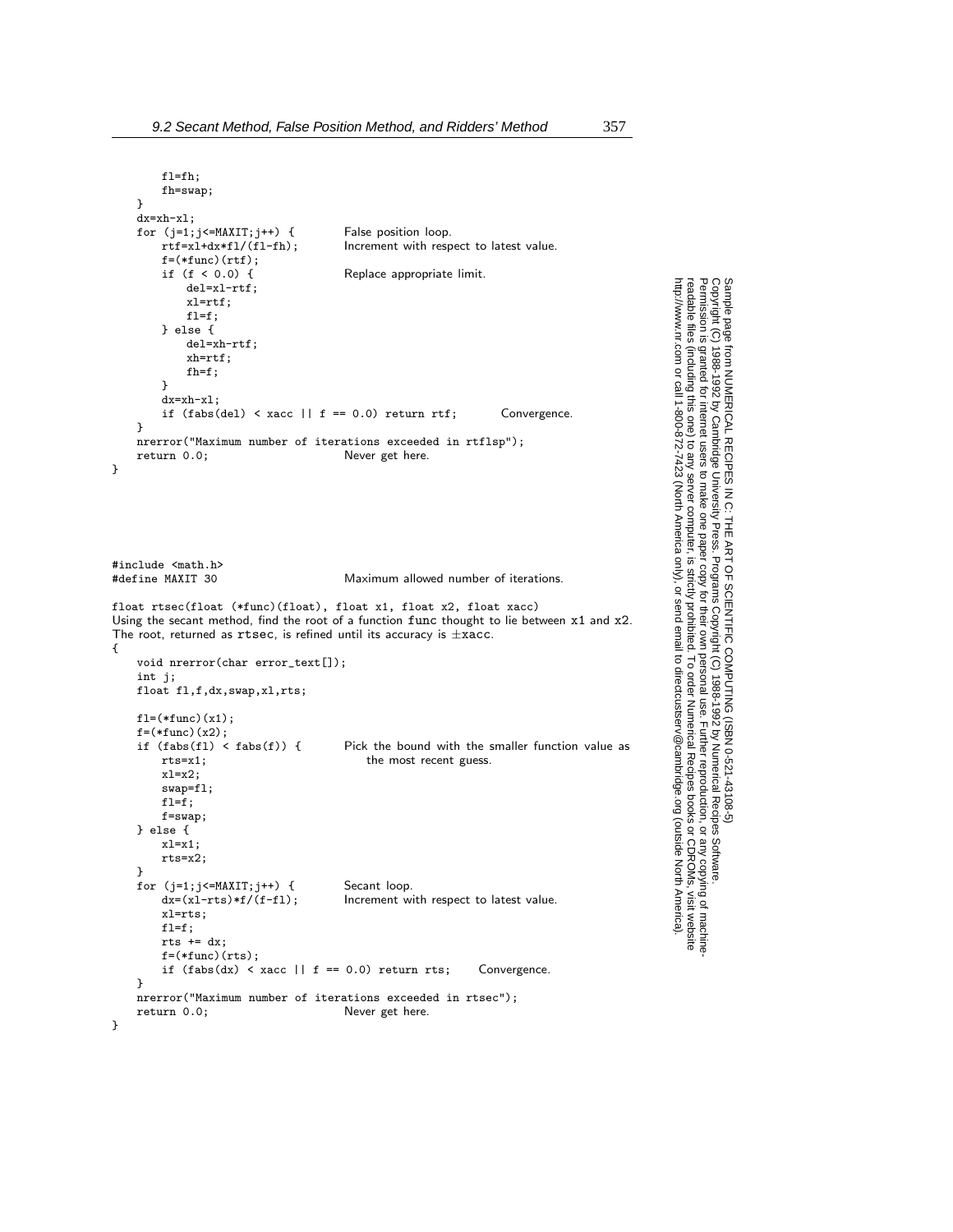## **Ridders' Method**

A powerful variant on false position is due to Ridders [1]. When a root is bracketed between  $x_1$  and  $x_2$ , Ridders' method first evaluates the function at the midpoint  $x_3 = (x_1 + x_2)/2$ . It then factors out that unique exponential function which turns the residual function into a straight line. Specifically, it solves for a factor  $e^{Q}$  that gives

$$
f(x_1) - 2f(x_3)e^{Q} + f(x_2)e^{2Q} = 0
$$
\n(9.2.2)

This is a quadratic equation in  $e^{Q}$ , which can be solved to give

$$
e^{Q} = \frac{f(x_3) + \text{sign}[f(x_2)]\sqrt{f(x_3)^2 - f(x_1)f(x_2)}}{f(x_2)}
$$
(9.2.3)

Now the false position method is applied, not to the values  $f(x_1)$ ,  $f(x_3)$ ,  $f(x_2)$ , but to the values  $f(x_1)$ ,  $f(x_3)e^Q$ ,  $f(x_2)e^{2Q}$ , yielding a new guess for the root,  $x_4$ . The overall updating formula (incorporating the solution 9.2.3) is

$$
x_4 = x_3 + (x_3 - x_1) \frac{\sin[f(x_1) - f(x_2)]f(x_3)}{\sqrt{f(x_3)^2 - f(x_1)f(x_2)}}\tag{9.2.4}
$$

Equation (9.2.4) has some very nice properties. First,  $x_4$  is guaranteed to lie in the interval  $(x_1, x_2)$ , so the method never jumps out of its brackets. Second, the convergence of successive applications of equation (9.2.4) is *quadratic*, that is,  $m = 2$  in equation (9.1.4). Since each application of (9.2.4) requires two function evaluations, the actual order of the method is  $\sqrt{2}$ , not 2; but this is still quite respectably superlinear: the number of significant digits in the answer approximately *doubles* with each two function evaluations. Third, taking out the function's "bend" via exponential (that is, ratio) factors, rather than via a polynomial technique (e.g., fitting a parabola), turns out to give an extraordinarily robust algorithm. In both reliability and speed, Ridders' method is generally competitive with the more highly developed and better established (but more complicated) method of Van Wijngaarden, Dekker, and Brent, which we next discuss.

```
#include <math.h>
#include "nrutil.h"
#define MAXIT 60
#define UNUSED (-1.11e30)
float zriddr(float (*func)(float), float x1, float x2, float xacc)
Using Ridders' method, return the root of a function func known to lie between x1 and x2.
The root, returned as zriddr, will be refined to an approximate accuracy xacc.
{
    int i:
    float ans,fh,fl,fm,fnew,s,xh,xl,xm,xnew;
    f1=(*func)(x1);fh=(*func)(x2);if ((fl > 0.0 && fh < 0.0) || (fl < 0.0 && fh > 0.0)) {
        x = x1:
        xh=x2;<br>ans=UNUSED;
                                                  Any highly unlikely value, to simplify logic
                                                      below.
```
Permission is granted for internet users to make one paper copy for their own personal use. Further reproduction, or any copyin Copyright (C) 1988-1992 by Cambridge University Press.Programs Copyright (C) 1988-1992 by Numerical Recipes Software. Sample page from NUMERICAL RECIPES IN C: THE ART OF SCIENTIFIC COMPUTING (ISBN 0-521-43108-5) g of machinereadable files (including this one) to any servercomputer, is strictly prohibited. To order Numerical Recipes booksor CDROMs, visit website http://www.nr.com or call 1-800-872-7423 (North America only),or send email to directcustserv@cambridge.org (outside North America).